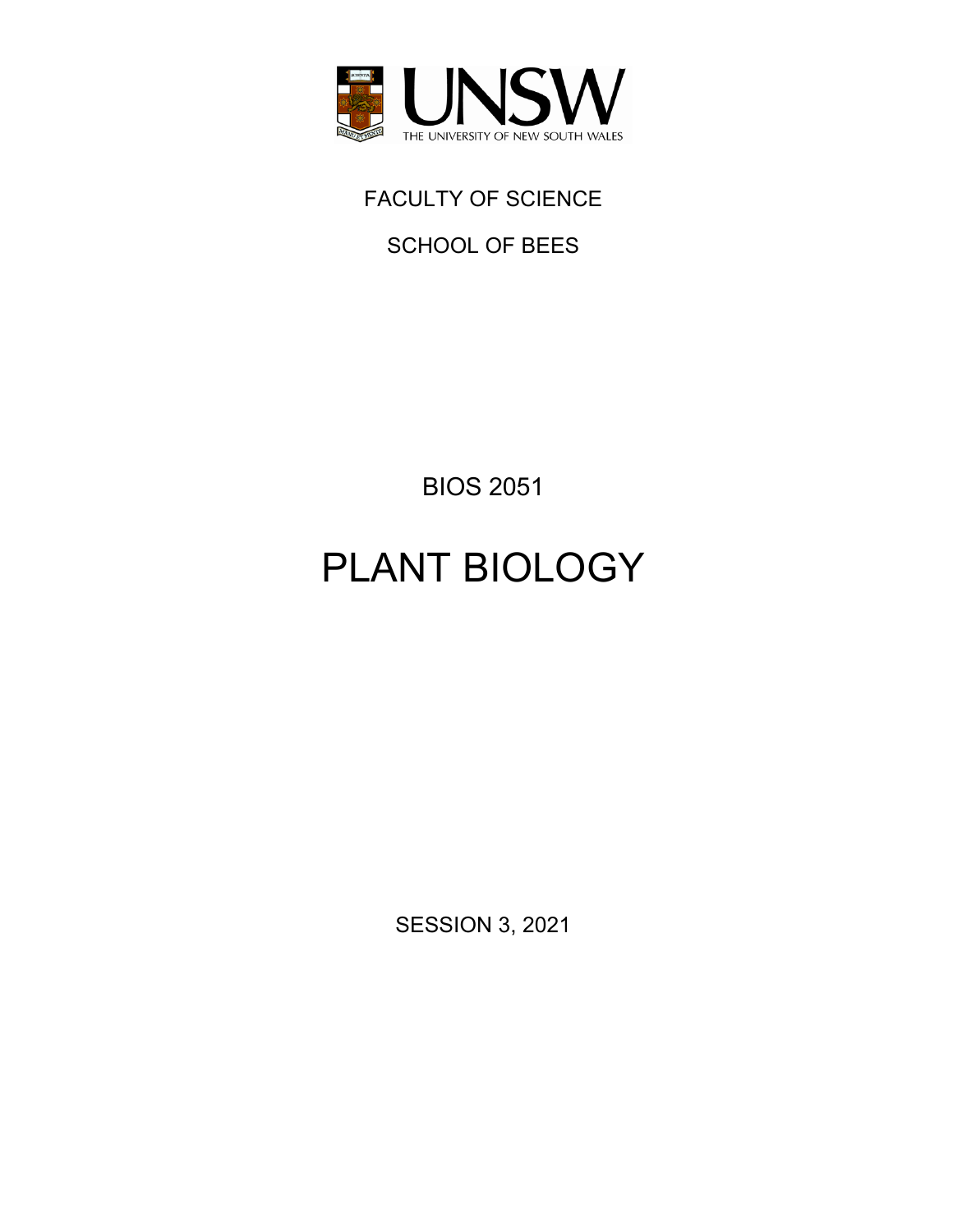#### **1. Information about the Course**

NB: Some of this information is available on the **UNSW Virtual Handbook**<sup>1</sup>

| <b>Year of Delivery</b>                                                | 2021                    |                                                        |            |                 |
|------------------------------------------------------------------------|-------------------------|--------------------------------------------------------|------------|-----------------|
| <b>Course Code</b>                                                     | <b>BIOS 2051</b>        |                                                        |            |                 |
| <b>Course Name</b>                                                     | <b>Flowering Plants</b> |                                                        |            |                 |
| <b>Academic Unit</b>                                                   |                         | School of Biological, Earth and Environmental Sciences |            |                 |
| <b>Level of Course</b>                                                 | Second year             |                                                        |            |                 |
| <b>Units of Credit</b>                                                 | 6UOC                    |                                                        |            |                 |
| <b>Session(s) Offered</b>                                              | Session 3               |                                                        |            |                 |
| <b>Assumed Knowledge,</b><br><b>Prerequisites or Co-</b><br>requisites | <b>BIOS 1101</b>        |                                                        |            |                 |
| <b>Hours per Week</b>                                                  | 6                       |                                                        |            |                 |
| <b>Number of Weeks</b>                                                 | 10                      |                                                        |            |                 |
| <b>Commencement Date</b>                                               | Sept 15, 2021           |                                                        |            |                 |
| <b>Summary of Course Structure (for details see 'Course Schedule')</b> |                         |                                                        |            |                 |
| <b>Component</b>                                                       | <b>HPW</b>              | <b>Time</b>                                            | <b>Day</b> | <b>Location</b> |
| l acturas                                                              | 2                       | $9.00 \ \text{AM}$ - 11:00 AM                          | Thursday   | Remote          |

| Component       | <b>HPW</b> | l ime              | Day       | Location |
|-----------------|------------|--------------------|-----------|----------|
| <b>Lectures</b> |            | 9:00 AM - 11:00 AM | Thursdav  | Remote   |
| Laboratory      |            | 1:00 PM - 5:00 PM  | Wednesday | Remote   |
|                 |            |                    |           |          |
|                 |            |                    |           |          |
| <b>TOTAL</b>    |            |                    |           |          |
|                 |            |                    |           |          |

### **2. Staff Involved in the Course**

| <b>Staff</b>                               | <b>Role</b>                        | <b>Name</b>                 | <b>Contact Details</b>  | <b>Consultation Times</b> |
|--------------------------------------------|------------------------------------|-----------------------------|-------------------------|---------------------------|
| <b>Course Convener</b>                     |                                    | A/Prof Will<br>Cornwell     | w.cornwell@unsw.edu.au  | By appointment            |
| <b>Additional Teaching</b><br><b>Staff</b> | Lecturers &<br><b>Facilitators</b> | Prof Angela<br><b>Moles</b> | a.moles@unsw.edu.au     | By appointment            |
|                                            |                                    | <b>Prof David Keith</b>     | david.keith@unsw.edu.au | By appointment            |
|                                            | Technical &                        |                             | vivian.sim@unsw.edu.au  | By appointment            |
|                                            | Laboratory Staff                   | Vivian Sim                  |                         |                           |
|                                            |                                    |                             |                         |                           |

<sup>&</sup>lt;sup>1</sup> UNSW Virtual Handbook: https://www.handbook.unsw.edu.au/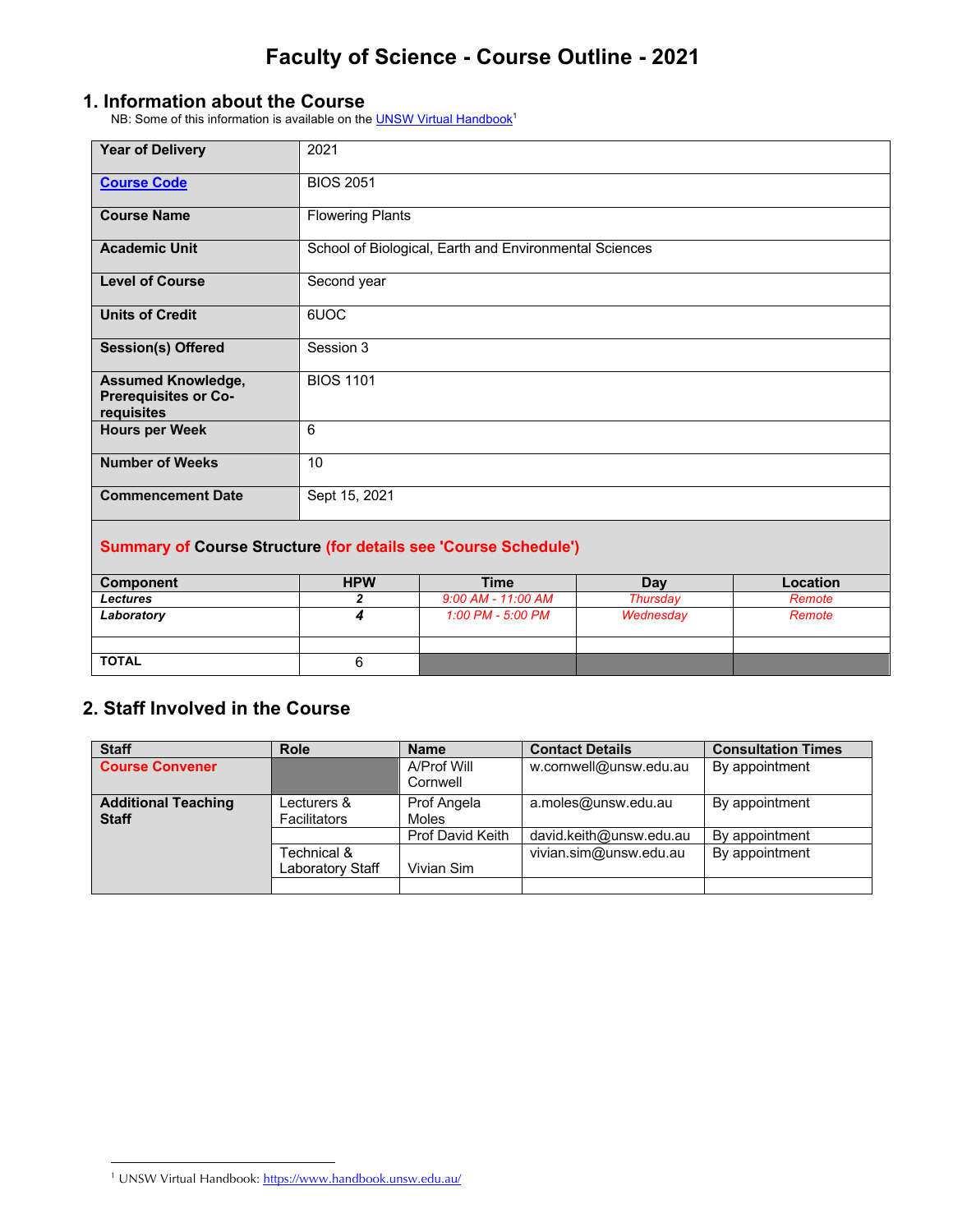### **3. Course Details**

| <b>Course Description</b> <sup>2</sup><br>(Handbook Entry) | Basic plant biology including cell structure, plant morphology and anatomy, water and sugar<br>transport, seed structure and germination, plant growth and development, leaves and<br>photosynthesis, roots, micro-organisms and nutrition, evolution of land plants and plant<br>taxonomy. A strong emphasis is placed on Australian native flora. Practical work includes light<br>microscopy; plant anatomy, adaptation, diversity, and identification. |
|------------------------------------------------------------|------------------------------------------------------------------------------------------------------------------------------------------------------------------------------------------------------------------------------------------------------------------------------------------------------------------------------------------------------------------------------------------------------------------------------------------------------------|
| Course Aims <sup>3</sup>                                   | The course is designed to provide an introduction to the biology of flowering plants.                                                                                                                                                                                                                                                                                                                                                                      |
| <b>Student Learning</b><br>Outcomes <sup>4</sup>           | By the end of this course, you will be able to: 1) Interpret the major aspects of functional and<br>biological diversity of flowering plants; 2) Understand plant adaptations to life in terrestrial<br>ecosystems; 3) Identify plants from the Australian flora; and 4) Integrate fundamental aspects of<br>the biology of plants with current research issues in botany.                                                                                 |

| <b>Major Topics</b><br>(Syllabus Outline)                            | The diversity and evolution of flowering plants<br>۰<br>Form and function of plant cells, tissues, organs, and body plans.<br>$\overline{\phantom{a}}$<br>Plant adaptation<br>$\overline{\phantom{a}}$<br>Plant identification<br>The flora of Australia<br>$\overline{\phantom{0}}$                                   |
|----------------------------------------------------------------------|------------------------------------------------------------------------------------------------------------------------------------------------------------------------------------------------------------------------------------------------------------------------------------------------------------------------|
| <b>Relationship to Other</b><br><b>Courses within the</b><br>Program | Flowering plants is the introductory botany course at UNSW. Flowering plants is assumed<br>knowledge for plant ecosystems processes, and honours research in plant sciences. A<br>background in the biology of plants will be valuable for all students continuing in biological, earth,<br>and environmental sciences |

### **4. Rationale and Strategies Underpinning the Course**

| Rationale for learning and<br>teaching in this course <sup>5</sup> ,<br>i.e., How this course is<br>taught? | Learning and teaching in flowering plants will focus on applying fundamental aspects of plant<br>biology to understanding plant diversity and adaptation. A significant part of the course will be in<br>exploring the relationship between topics in plant biology and current botany research                                                                                                                                                                                                                     |
|-------------------------------------------------------------------------------------------------------------|---------------------------------------------------------------------------------------------------------------------------------------------------------------------------------------------------------------------------------------------------------------------------------------------------------------------------------------------------------------------------------------------------------------------------------------------------------------------------------------------------------------------|
| <b>Teaching Strategies</b>                                                                                  | Lectures will focus on providing the fundamentals of flowering plants. Information in lectures will<br>be linked with examples of the adaptive or functional importance of key plant traits. Examples of<br>the importance plant biology topics to current research will be given throughout the course.<br>Labs are designed to provide an opportunity to explore and apply the knowledge presented in<br>lectures. Several lab projects are designed to focus on the research-teaching nexus in plant<br>biology. |
| How the assessment<br>supports and assists the<br>learning                                                  | Theory and practical exams will assess students' understanding of the topics in plant biology<br>explored in this course. In lab assessments are designed to allow students to check their<br>progress throughout the course. Two major assessments are designed for students to explore<br>research topics in biology, and expose students to research facilities within the School of BEES                                                                                                                        |

<sup>&</sup>lt;sup>2</sup> UNSW Virtual Handbook: https://www.handbook.unsw.edu.au/

<sup>&</sup>lt;sup>3</sup> Learning and Teaching Unit: <u>http://www.ltu.unsw.edu.au</u>

<sup>&</sup>lt;sup>4</sup> Learning and Teaching Unit – Learning Outcomes: http://www.ltu.unsw.edu.au/ref4-2-1\_outcomes.cfm

<sup>&</sup>lt;sup>5</sup> LTU – Teaching Philosophy: http://www.ltu.unsw.edu.au/ref3-3-5\_teaching\_portfolio.cfm#philosophy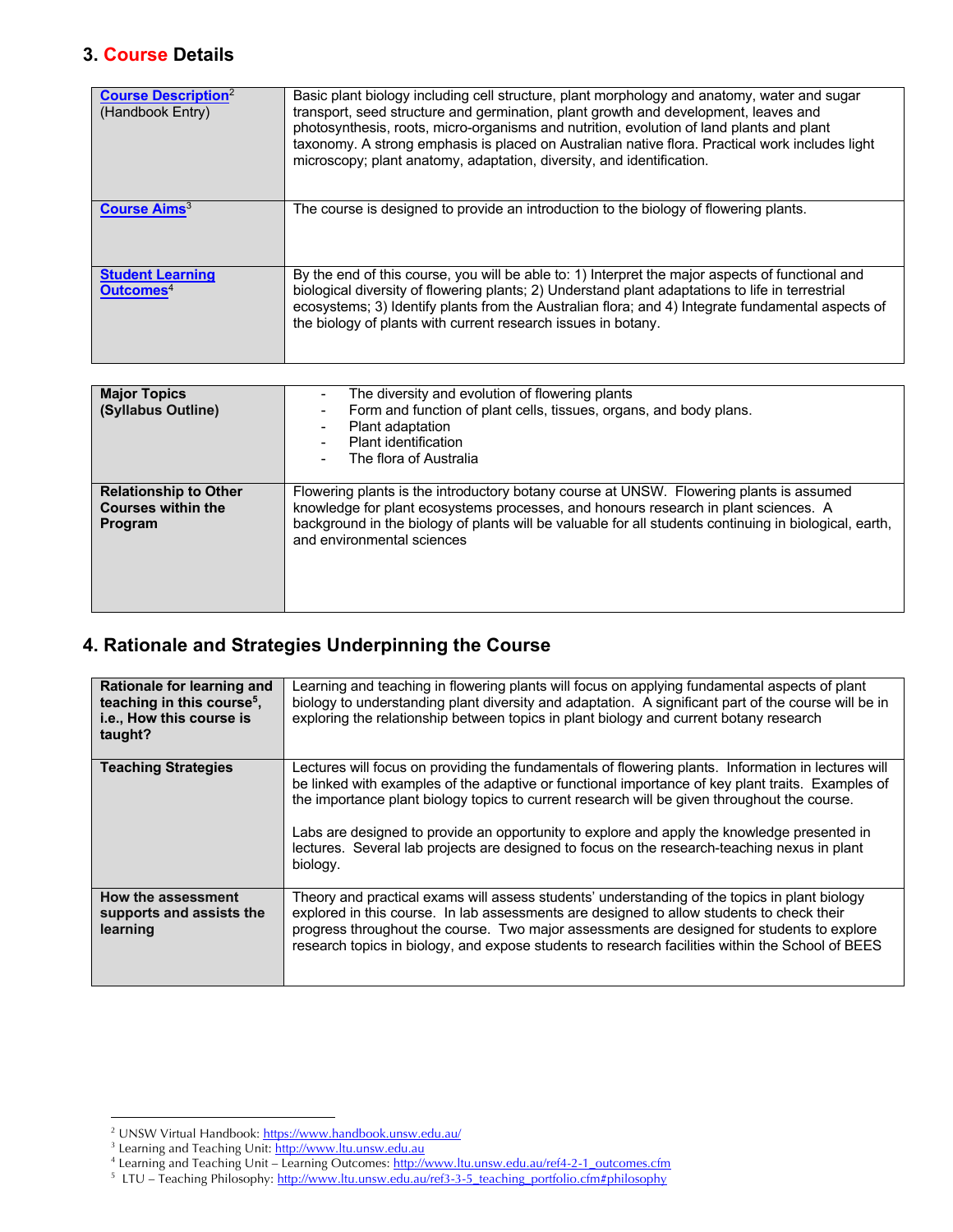### **5. Course Schedule**

*Some of this information is available on the Virtual Handbook6 and the UNSW Timetable7.* 

| <b>Week</b>                 | <b>Topic</b>                                                                                                                    | Assignment and Submission dates (see also<br>'Assessment Tasks & Feedback') |
|-----------------------------|---------------------------------------------------------------------------------------------------------------------------------|-----------------------------------------------------------------------------|
| Week 1 (15-16<br>Sept)      | Introduction<br>Plants are cool. Climate change and plants. Vegetative morphology,<br>using keys.                               |                                                                             |
| Week 2 (22-23)<br>Sept)     | Flower morphology and pollination ecology; history of flowering plants<br>Learn to use family key.                              |                                                                             |
| Week 3 (29-30<br>Sept)      | Important Australian families and the history of flowering plants<br>How flowers become fruits<br>Online module - Fertilization |                                                                             |
| Week 4 (6-7 Oct)            | Trees and climate change<br>Literature discussion                                                                               | Moodle Quiz Due 11 Oct                                                      |
| Week 5 (13-14 Oct)          | Role of herbaria and research into plants<br>Climate change impact assessment introduction                                      |                                                                             |
| Week 6                      | <b>NO CLASSES</b><br>Online module - Plant water relations                                                                      | iNaturalist observations Due 25 Oct                                         |
| Week 7 (27 Oct -<br>28 Oct) | Fire Ecology<br>Disturbance, Plants, and Ecological Theory                                                                      |                                                                             |
| Week 8 (3-4 Nov)            | Roots and symbioses<br>Invasions and rapid evolution                                                                            | Plant Collections Due 8 Nov                                                 |
| Week 9 (10-11<br>Nov)       | Disturbance, plants, and ecological theory<br>Herbivory and trying not to be eaten                                              | Climate Change Impact Report Due 15 Nov                                     |
| Week 10 (17-18<br>Nov)      | Test of practical skills<br>Review of concepts for final                                                                        | Test of practical skills                                                    |

*Lecture topics may change slightly through the session*

<sup>&</sup>lt;sup>6</sup> UNSW Virtual Handbook: https://www.handbook.unsw.edu.au/

<sup>&</sup>lt;sup>7</sup> UNSW Timetable: <u>http://www.timetable.unsw.edu.au</u>/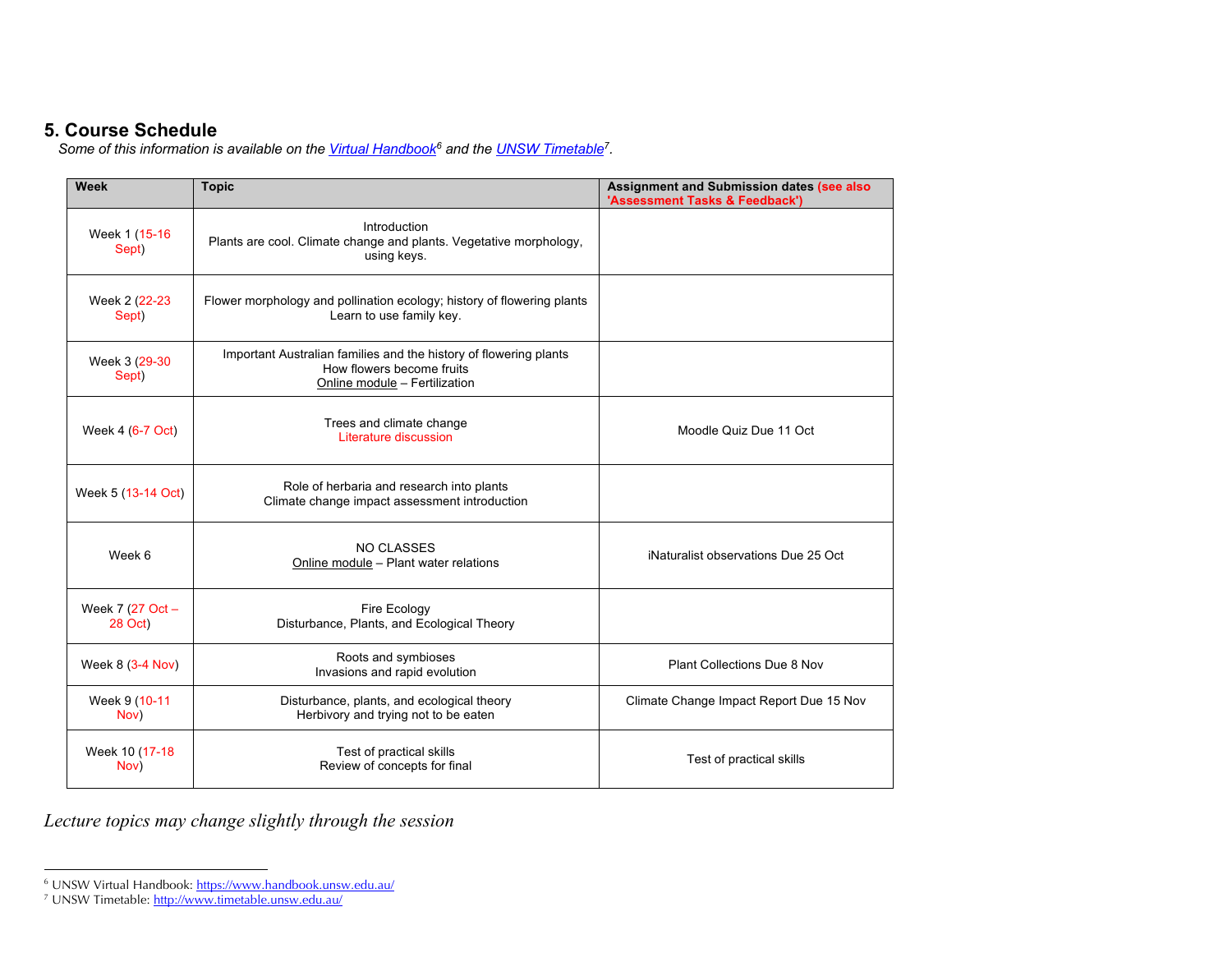### **6. Assessment Tasks and Feedback**

| <b>Task</b>                                  |                              | % of total | <b>Assessment Criteria</b>                                                              |                                 | Date of                     |                                   | <b>Feedback</b>             |                                                                           |  |
|----------------------------------------------|------------------------------|------------|-----------------------------------------------------------------------------------------|---------------------------------|-----------------------------|-----------------------------------|-----------------------------|---------------------------------------------------------------------------|--|
|                                              |                              | mark       |                                                                                         | <b>Release</b>                  | <b>Submission</b>           | <b>WHO</b>                        | <b>WHEN</b>                 | <b>HOW</b>                                                                |  |
| Final (theory)<br>exam                       |                              | 35         | Demonstration of theory skills                                                          | Dates set<br>by exams<br>office |                             |                                   |                             |                                                                           |  |
| Tests of<br>practical skills                 | Prac<br>exam                 | 20         | Demonstration of practical botanical<br>skills including plant ID and microscope<br>use | Week 10                         |                             | A/Prof.<br>Cornwell               | After<br>session            | Comments on<br>exam papers                                                |  |
|                                              | Quiz on<br>plant<br>families | 5          | Correct IDs of Families and Tissues                                                     | Week 4                          |                             | Moodle and<br>A/Prof.<br>Cornwell |                             |                                                                           |  |
| Plant<br>Identification<br>and<br>Collection | iNat<br>Weed<br>Collection   | 25         | Detailed criteria will be provided                                                      | Week 1                          | $(1)$ 25 Oct<br>$(2) 8$ Nov | A/Prof<br>Cornwell                | $(1) 1$ Nov<br>$(2)$ 15 Nov | Comments on<br>specimens,<br>photos, and<br>accompanying<br>documentation |  |
| Climate<br>change impact<br>report           |                              | 15         | Detailed criteria will be provided                                                      | Week 1                          |                             | A/Prof<br>Cornwell                | Week 10                     | Marks and<br>written<br>comments via<br>moodle                            |  |

Further details on all assessments will be provided on moodle and in class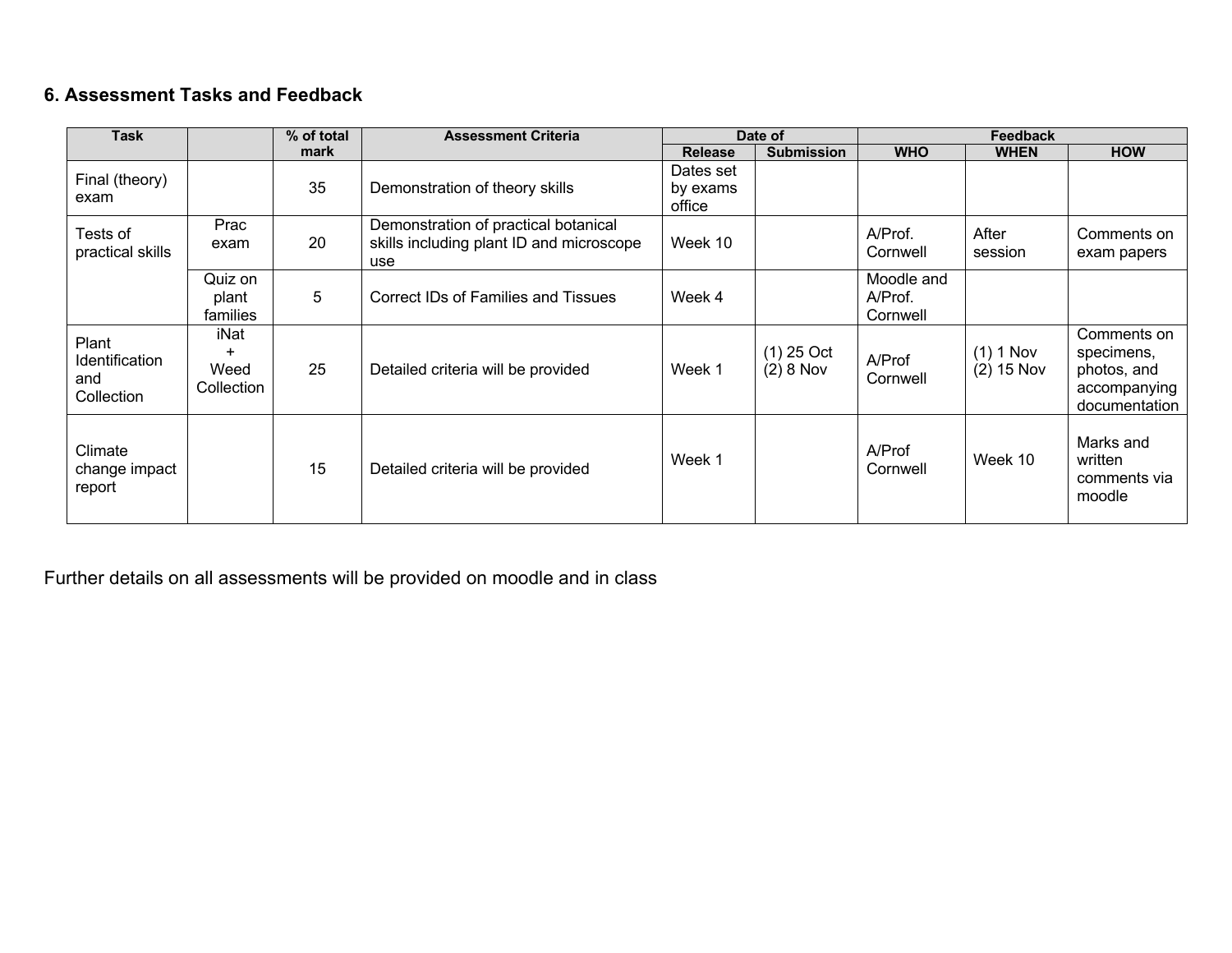## **7. Additional Resources and Support**

| <b>Text Books</b>                                      | Robinson, L. (1991). Field guide to the native plants of Sydney. Kangaroo Press.                                                                                                                                                                               |
|--------------------------------------------------------|----------------------------------------------------------------------------------------------------------------------------------------------------------------------------------------------------------------------------------------------------------------|
| <b>Course Manual</b>                                   | A course manual be made available to the students in print and/ or online on<br>Moodle                                                                                                                                                                         |
| <b>Required Readings</b>                               | Articles and internet resources linking fundamentals of plant science with current<br>research will be posted on moodle throughout the year.                                                                                                                   |
| <b>Additional Readings</b>                             | Physical botanical floras and plant identification resources are available<br>Wednesday afternoon in the lab space and consistently via the internet and the<br>library.<br>Online key to the plants of NSW is found here: https://plantnet.rbgsyd.nsw.gov.au/ |
| <b>Societies</b>                                       | Australian Systematic Botany Society (www.angb.gov.au); Botanical Society of<br>America (www.botany.org)                                                                                                                                                       |
| <b>Computer Laboratories or</b><br><b>Study Spaces</b> | Study space in Biosciences South                                                                                                                                                                                                                               |

### **8. Required Equipment, Training and Enabling Skills**

| <b>Equipment Required</b>                                                            | You will be required to wear a lab coat and closed toed shoes in the practicals. In person<br>classes will require face coverings and other COVID safe equipment and practices. |
|--------------------------------------------------------------------------------------|---------------------------------------------------------------------------------------------------------------------------------------------------------------------------------|
| <b>Enabling Skills - training</b><br>which maybe required to<br>complete this course | Students are required to observe HS regulations during the practicals.                                                                                                          |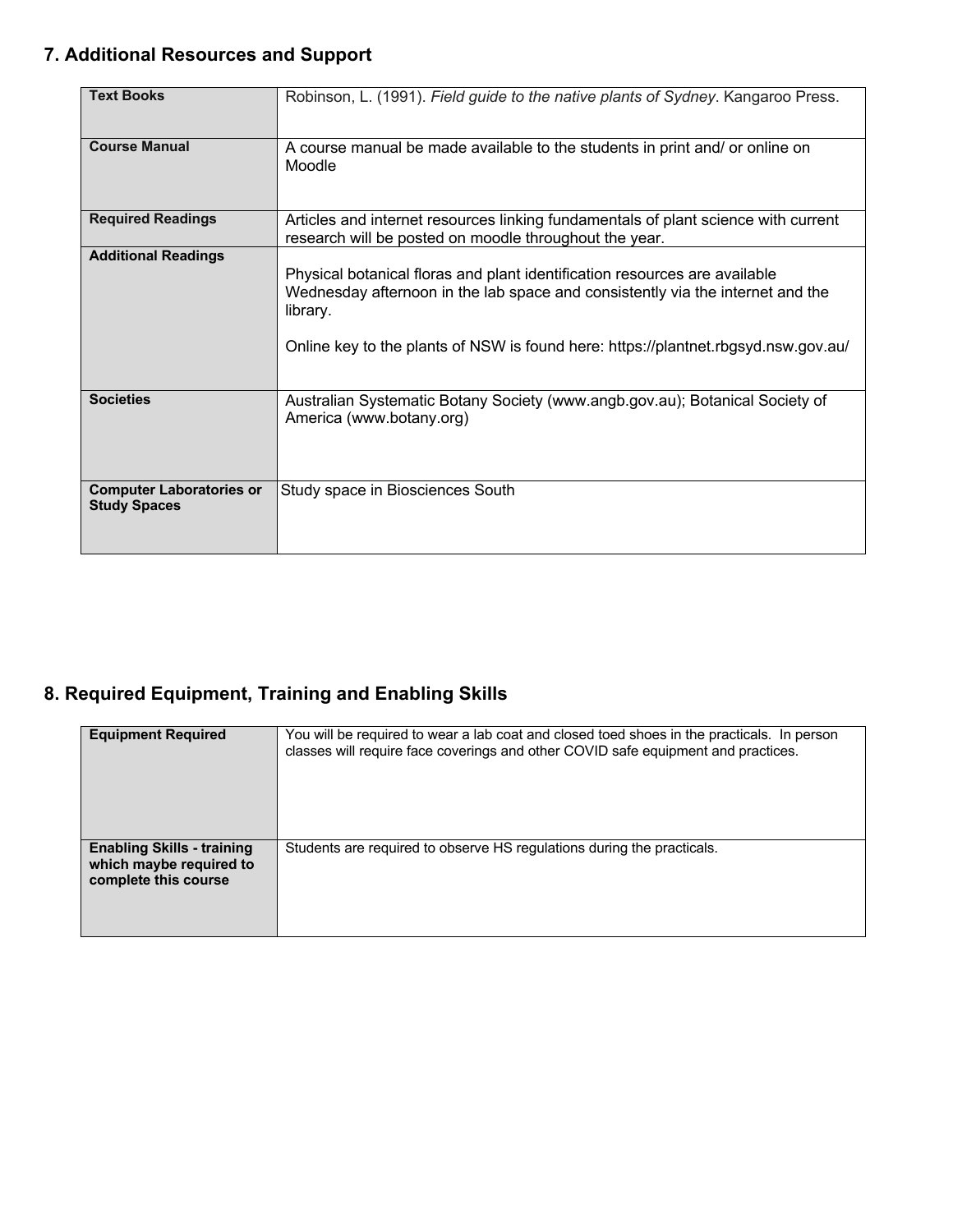### **9. Course Evaluation and Development**

Student feedback is gathered periodically by various means. Such feedback is considered carefully with a view to acting on it constructively wherever possible. This course outline conveys how feedback has helped to shape and develop this course.

| <b>Mechanisms of</b><br><b>Review</b> | <b>Last Review</b><br><b>Date</b> | <b>Comments or Changes Resulting from Reviews</b>                                                                                                                                                           |
|---------------------------------------|-----------------------------------|-------------------------------------------------------------------------------------------------------------------------------------------------------------------------------------------------------------|
| <b>Major Course</b><br><b>Review</b>  | 2009                              | Flowering plants has undergone extensive changes to emphasise the link<br>between the fundamentals of botany and active research in plant sciences,<br>and to introduce new lecture and practical material. |
| <b>CATEI</b> <sup>8</sup>             | 2019                              | Improved feedback will be given to students throughout the course. The<br>relevance of studying flowering plants to future biological training and careers<br>in biology will be highlighted.               |

<sup>&</sup>lt;sup>8</sup> Science CATEI procedure: http://www.science.unsw.edu.au/guide/slatig/catei.html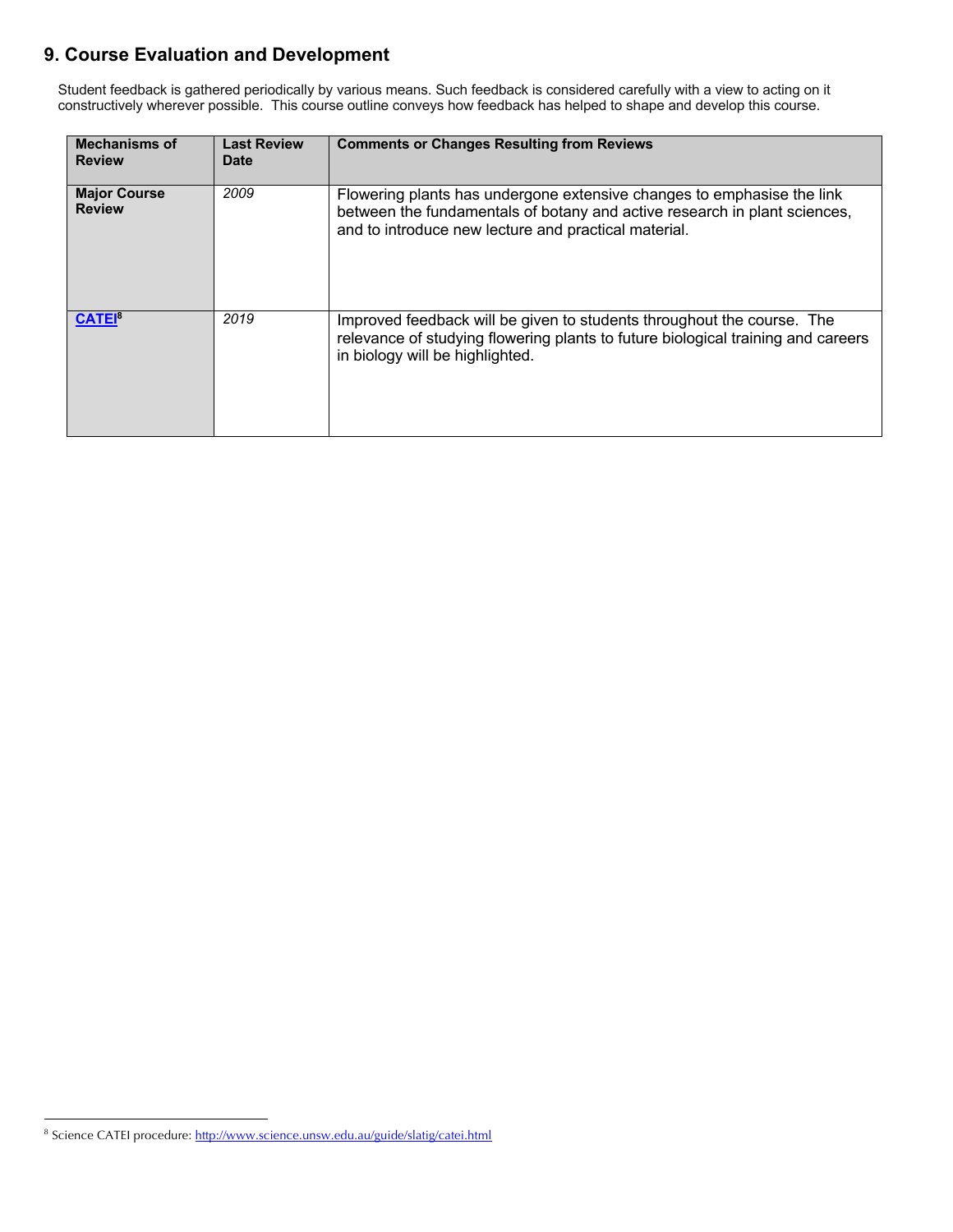### **10. Administration Matters**

| <b>Expectations of Students</b>                       | You are expected to attend all your scheduled classes. Since this subject is not<br>offered in distance mode, if you miss class your progress will be significantly hindered.<br>Any alterations to the schedule will be announced in a preceding class. If you miss a<br>class it is your responsibility to (1) catch up on the course material and (2) find out the<br>details of any announcements. Students whose attendance at classes or assessment<br>is affected by obligatory religious ceremonies or other commitments (representing the<br>university, military service etc.) should discuss ways of dealing with this clash with Dr.<br>Cornwell prior to, or at the commencement of, the course.                                                                                                                                               |                                                                                        |                                                             |  |
|-------------------------------------------------------|-------------------------------------------------------------------------------------------------------------------------------------------------------------------------------------------------------------------------------------------------------------------------------------------------------------------------------------------------------------------------------------------------------------------------------------------------------------------------------------------------------------------------------------------------------------------------------------------------------------------------------------------------------------------------------------------------------------------------------------------------------------------------------------------------------------------------------------------------------------|----------------------------------------------------------------------------------------|-------------------------------------------------------------|--|
| <b>Assignment Submissions</b>                         | office                                                                                                                                                                                                                                                                                                                                                                                                                                                                                                                                                                                                                                                                                                                                                                                                                                                      | Assignments will be submitted in the practicals, Moodle, or in the BEES undergraduate  |                                                             |  |
| <b>Occupational Health and</b><br>Safety <sup>9</sup> | the following websites<br>https://www.ohs.unsw.edu.au/<br>http://www.bees.unsw.edu.au/ohs/indexohs.html                                                                                                                                                                                                                                                                                                                                                                                                                                                                                                                                                                                                                                                                                                                                                     | Information on relevant Occupational Health and Safety policies and can be found on    |                                                             |  |
| <b>Examination Procedures</b>                         | The final examination will be scheduled by the examinations branch. Students should<br>be available for examination throughout the entire UNSW end of year examination<br>period. Supplementary examinations will only be granted to students who miss the<br>final examination due to illness or other unexpected reasons outside their control. A<br>student who wishes to apply for a supplementary examination should contact one of<br>the course convenors as soon as the problem becomes apparent. If a supplementary<br>examination is granted, it will be held before the beginning of the next session. Until<br>then, you should maintain a current address with SIS, and be available for contact and<br>assessment.                                                                                                                            |                                                                                        |                                                             |  |
| <b>Equity and Diversity</b>                           | Those students who have a disability that requires some adjustment in their teaching<br>or learning environment are encouraged to discuss their study needs with the course<br>convener prior to, or at the commencement of, their course, or with the Equity Officer<br>(Disability) in the Equity and Diversity Unit (9385 4734 or<br>www.equity.unsw.edu.au/disabil.html).<br>Issues to be discussed may include access to materials, signers or note-takers, the<br>provision of services and additional exam and assessment arrangements. Early<br>notification is essential to enable any necessary adjustments to be made. Information<br>on designing courses and course outlines that take into account the needs of students<br>with disabilities can be found at:<br>www.secretariat.unsw.edu.au/acboardcom/minutes/coe/disabilityguidelines.pdf |                                                                                        |                                                             |  |
| <b>Grievance Policy<sup>10</sup></b>                  | <b>School Contact</b>                                                                                                                                                                                                                                                                                                                                                                                                                                                                                                                                                                                                                                                                                                                                                                                                                                       | <b>Faculty Contact</b>                                                                 | <b>University Contact</b>                                   |  |
|                                                       | Contact the school of BEES<br>student office.                                                                                                                                                                                                                                                                                                                                                                                                                                                                                                                                                                                                                                                                                                                                                                                                               | A/Prof Julian Cox<br>Associate Dean (Education)<br>Julian.cox@unsw.edu.au<br>9385 8574 | <b>University Counselling</b><br>Services<br>Tel: 9385 5418 |  |

<sup>&</sup>lt;sup>9</sup> UNSW Occupational Health and Safety: https://www.ohs.unsw.edu.au/

<sup>10</sup> UNSW Grievance Policy: https://student.unsw.edu.au/complaints